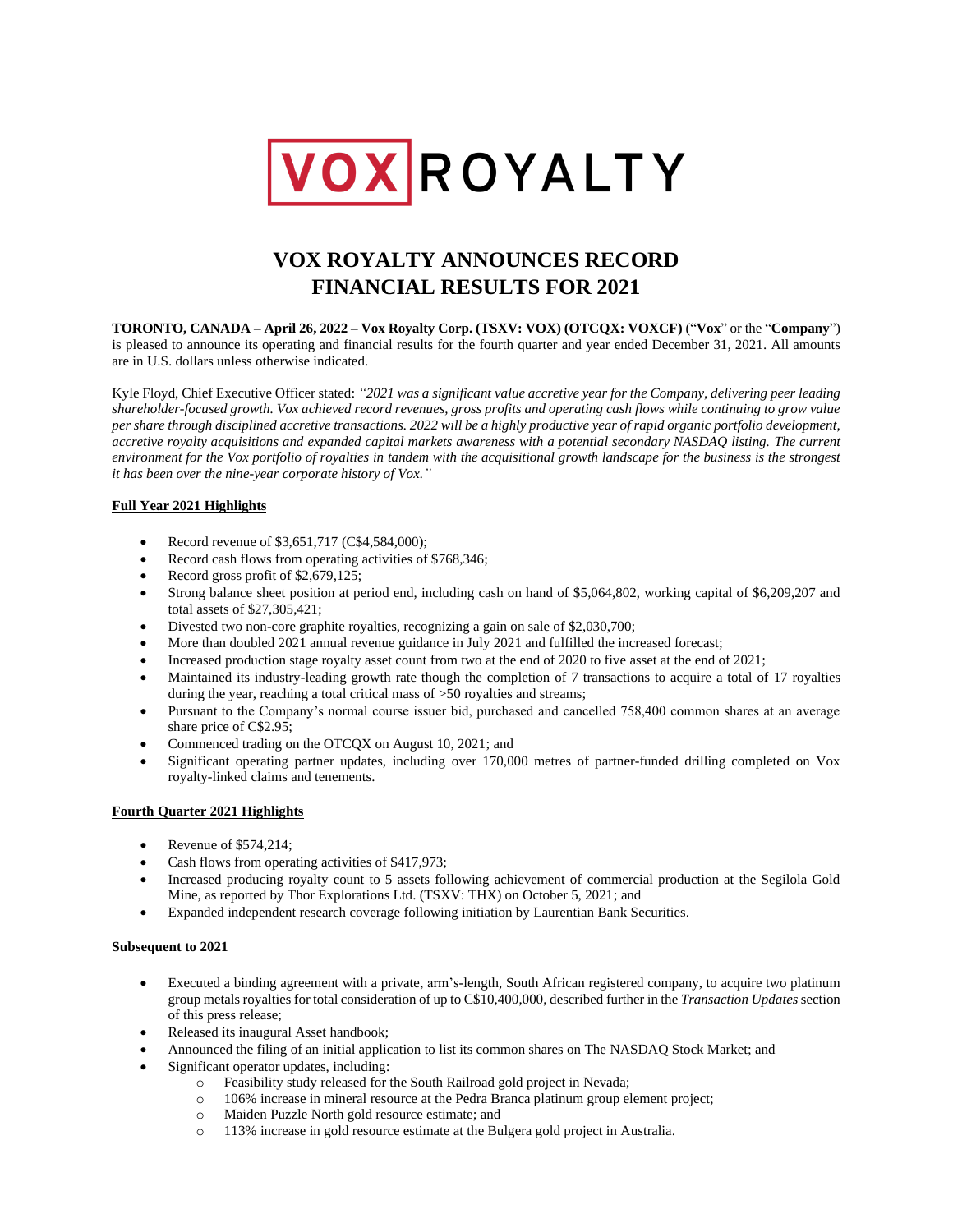#### **Summary of Quarterly and Annual Results**

|                                                 | Three months ended |              | Year ended   |                |
|-------------------------------------------------|--------------------|--------------|--------------|----------------|
|                                                 | December 31.       | December 31. | December 31. | December 31.   |
|                                                 | 2021               | 2020         | 2021         | 2020           |
|                                                 | \$                 |              | \$           | S              |
| <b>Statement of loss and comprehensive loss</b> |                    |              |              |                |
| Revenues                                        | 574,214            | 115,975      | 3,651,717    | 126,227        |
| Gross profit                                    | 199,656            | 99,905       | 2,679,125    | 105,391        |
| Net loss                                        | (4,320,912)        | (2,751,464)  | (4,132,019)  | (10, 231, 403) |
| Net loss per share                              | (0.11)             | (0.09)       | (0.11)       | (0.35)         |
| Cash flows from (used in) operating activities  | 417,973            | (453, 254)   | 768,346      | (1,844,454)    |

For complete details, please refer to the Consolidated Financial Statements and associated Management Discussion and Analysis for the year ended December 31, 2021, available on SEDAR [\(www.sedar.com\)](http://www.sedar.com/) or on Vox's website [\(www.voxroyalty.com\).](http://www.voxroyalty.com/)

## **Transaction Updates**

#### **El Molino (Peru)**

On April 26, 2022, Vox entered into a sale and purchase agreement with a subsidiary of hearing aid technology company Nuheara Ltd. ("**Terrace Gold**") to acquire all of Terrace Gold's rights and interests in an agreement with Lumina Copper S.A.C, which includes the right to receive the El Molino 0.5% NSR royalty in Peru. The upfront consideration issued to Nuheara Ltd. will be US\$50,000 in common shares of the Company, subject to the approval of the TSX Venture Exchange. A further payment of US\$450,000 is payable, in cash or common shares of the Company (at the Company's sole election), following the registration of the El Molino royalty rights on the applicable mining title in Peru and the satisfaction of other customary completion conditions.

The El Molino claim is part of the integrated pre-feasibility stage El Galeno porphyry copper-gold-molybdenum-silver property and is owned and operated 60% by China Minmetal Non-Ferrous Metals Co., Ltd. ("**China Minmetals**") and 40% by Jiangxi Copper Company Ltd. ("**Jiangxi Copper**"). In March 2008, the prior El Galeno project operator Northern Peru Copper Corp. was acquired for C\$455 million in a takeover by an acquisition corporation owned 60/40 by China Minmetals and Jiangxi Copper.

#### **PGM Royalties (South Africa)**

Vox is pleased to announce that it has completed the acquisition of two royalties (the "**PGM Royalties**") from a private, arm's length, South African registered company (the "**SA Vendor**"), as originally announced in the Vox [press release](https://www.voxroyalty.com/_resources/news/nr-20220118.pdf) dated January 18, 2022 (the "**Announcement**").

Pursuant to the terms of the transaction documents, the SA Vendor was issued 409,500 common shares of Vox for the upfront stock portion of the purchase price, being C\$1,500,000 (the "**Vox Shares**"). The Vox Shares were issued at the trailing 5-day volume weighted average price prior to the date of the Announcement, being C\$3.663 per Vox Share. Vox will be required to pay the SA Vendor up to an additional C\$8,900,000 in common shares of Vox, cash, or a mixture of cash and common shares (at Vox's sole election) on the occurrence of the following events: (i) C\$1,500,000 within 10 business days of cumulative royalty receipts from the PGM Royalties by Vox or an affiliate thereof exceeding C\$500,000; (ii) C\$400,000 within 10 business days of cumulative royalty receipts from the PGM Royalties by Vox or an affiliate thereof exceeding C\$1,000,000; (iii) C\$7,000,000 within 10 business days of cumulative royalty receipts from the PGM Royalties by Vox or an affiliate thereof exceeding C\$50,000,000. For additional information, please refer to the Announcement a[t www.voxroyalty.com.](http://www.voxroyalty.com/)

#### **Qualified Person**

Timothy J. Strong, MIMMM, of Kangari Consulting LLC and a "Qualified Person" under NI 43-101, has reviewed and approved the scientific and technical disclosure contained in this press release.

#### **About Vox**

Vox is a high growth precious metals royalty and streaming company with a portfolio of over 50 royalties and streams spanning eight jurisdictions. The Company was established in 2014 and has since built unique intellectual property, a technically focused transactional team and a global sourcing network which has allowed Vox to become the fastest growing company in the royalty sector. Since the beginning of 2019, Vox has announced over 20 separate transactions to acquire over 45 royalties.

Further information on Vox can be found at [www.voxroyalty.com.](http://www.voxroyalty.com/)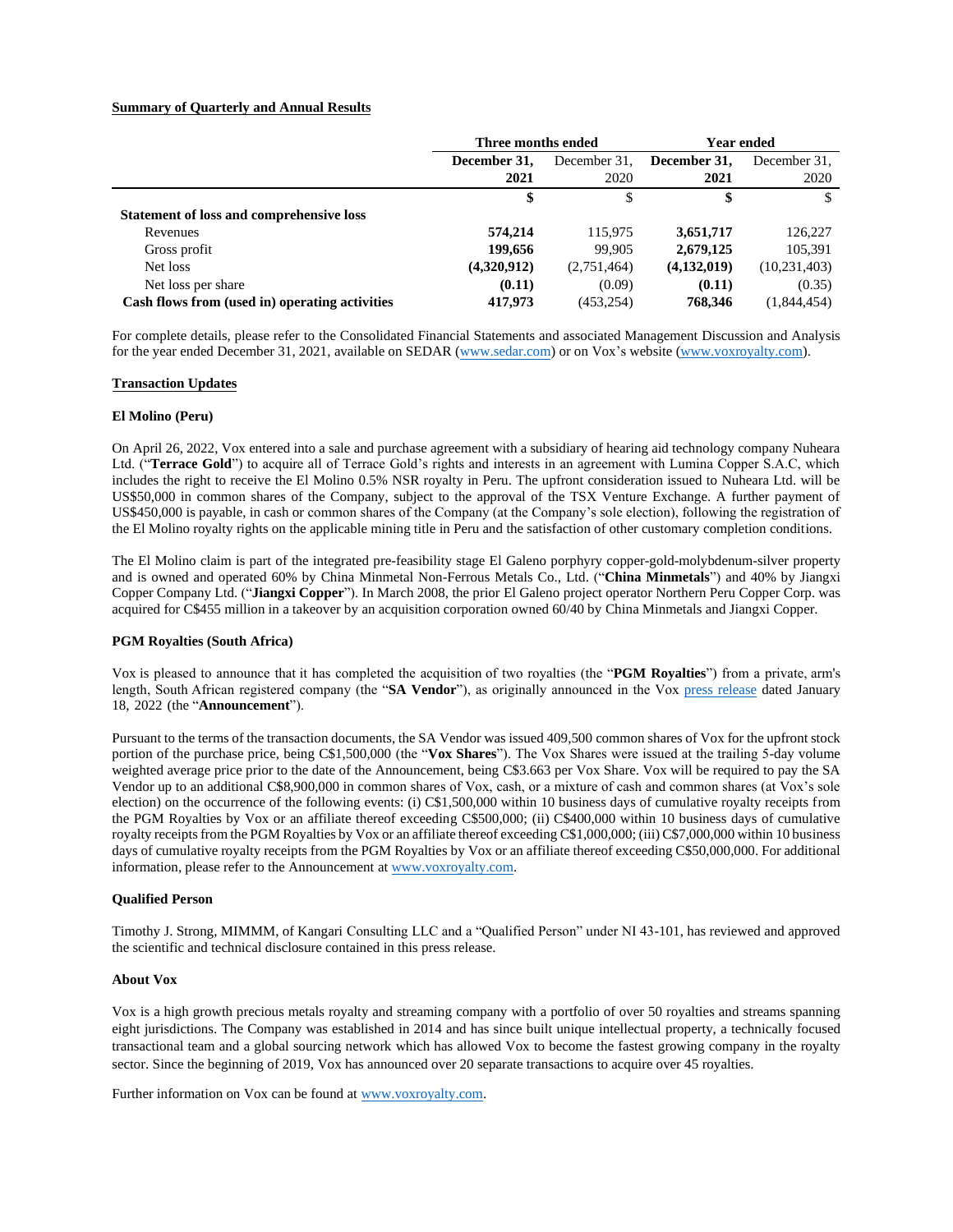For further information contact:

Kyle Floyd **Pascal Attard** Chief Executive Officer Chief Financial Officer [info@voxroyalty.com](mailto:info@voxroyalty.com) +1-345-815-3939

[pascal@voxroyalty.com](mailto:pascal@voxroyalty.com) +1-345-815-3939

#### **Cautionary Note Regarding Forward Looking Information**

*This press release contains certain forward-looking statements. Any statements that express or involve discussions with respect to predictions, expectations, beliefs, plans, projections, objectives, assumptions or future events or performance (often, but not always, using words or phrases such as "expects" or "does not expect", "is expected", "anticipates" or "does not anticipate" "plans", "estimates" or "intends" or stating that certain actions, events or results " may", "could", "would", "might" or "will" be taken, occur or be achieved) are not statements of historical fact and may be "forward-looking statements". Forward-looking statements are subject to a variety of risks and uncertainties which could cause actual events or results to materially differ from those reflected in the forward-looking statements.*

*The forward-looking statements and information in this press release include, but are not limited to Vox's anticipated outlook for the fiscal 2022 year, completion of certain anticipated milestones, transactions and developments by the operators of certain underlying projects and mines in respect of Vox's royalty and stream portfolio, anticipated future cash flows, future financial reporting by Vox, the receipt of payments from Vox's mining royalty and streaming portfolio, the completion of mine construction, production and expansion under construction phases at the mines or properties that Vox holds an interests in, and the potential listing of Vox's common shares on the NASDAQ.*

*Forward-looking statements and information are based on forecasts of future results, estimates of amounts not yet determinable and assumptions that, while believed by management to be reasonable, are inherently subject to significant business, economic and competitive uncertainties and contingencies. Forward-looking statements and information are subject to various known and unknown risks and uncertainties, many of which are beyond the ability of Vox to control or predict, that may cause Vox's actual results, performance or achievements to be materially different from those expressed or implied thereby, and are developed based on assumptions about such risks, uncertainties and other factors set out herein, including but not limited to: the requirement for regulatory approvals and third party consents, the impact of general business and economic conditions, the absence of control over the mining operations from which Vox will receive royalties, including risks related to international operations, government relations and environmental regulation, the inherent risks involved in the exploration and development of mineral properties; the uncertainties involved in interpreting exploration data; the potential for delays in exploration or development activities; the geology, grade and continuity of mineral deposits; the impact of the COVID-19 pandemic; the possibility that future exploration, development or mining results will not be consistent with Vox's expectations; accidents, equipment breakdowns, title matters, labor disputes or other unanticipated difficulties or interruptions in operations; fluctuating metal prices; unanticipated costs and expenses; uncertainties relating to the availability and costs of financing needed in the future; the inherent uncertainty of production and cost estimates and the potential for unexpected costs and expenses, commodity price fluctuations; currency fluctuations; regulatory restrictions, including environmental regulatory restrictions; liability, competition, loss of key employees and other related risks and uncertainties. Should one or more of these risks, uncertainties or other factors materialize, or should assumptions underlying the forward-looking information or statement prove incorrect, actual results may vary materially from those described herein as intended, planned, anticipated, believed, estimated or expected. Vox cautions that the foregoing list of material factors is not exhaustive. When relying on the Company's forward-looking statements and information to make decisions, investors and others should carefully consider the foregoing factors and other uncertainties and potential events.* 

*Vox has assumed that the material factors referred to in the previous paragraph will not cause such forward looking statements and information to differ materially from actual results or events. However, the list of these factors is not exhaustive and is subject to change and there can be no assurance that such assumptions will reflect the actual outcome of such items or factors. The forward-looking information contained in this press release represents the expectations of Vox as of the date of this press release and, accordingly, is subject to change after such date. Readers should not place undue importance on forward looking information and should not rely upon this information as of any other date. While Vox may elect to, it does not undertake to update this information at any particular time except as required in accordance with applicable laws.*

*Neither the TSX Venture Exchange nor its Regulation Services Provider (as that term is defined in policies of the TSX Venture Exchange) accepts responsibility for the adequacy or accuracy of this release.*

## **Technical and Third-Party Information**

Except where otherwise stated, the disclosure in this press release is based on information publicly disclosed by project operators based on the information/data available in the public domain as at the date hereof and none of this information has been independently verified by Vox. Specifically, as a royalty investor, Vox has limited, if any, access to the royalty operations. Although Vox does not have any knowledge that such information may not be accurate, there can be no assurance that such information from